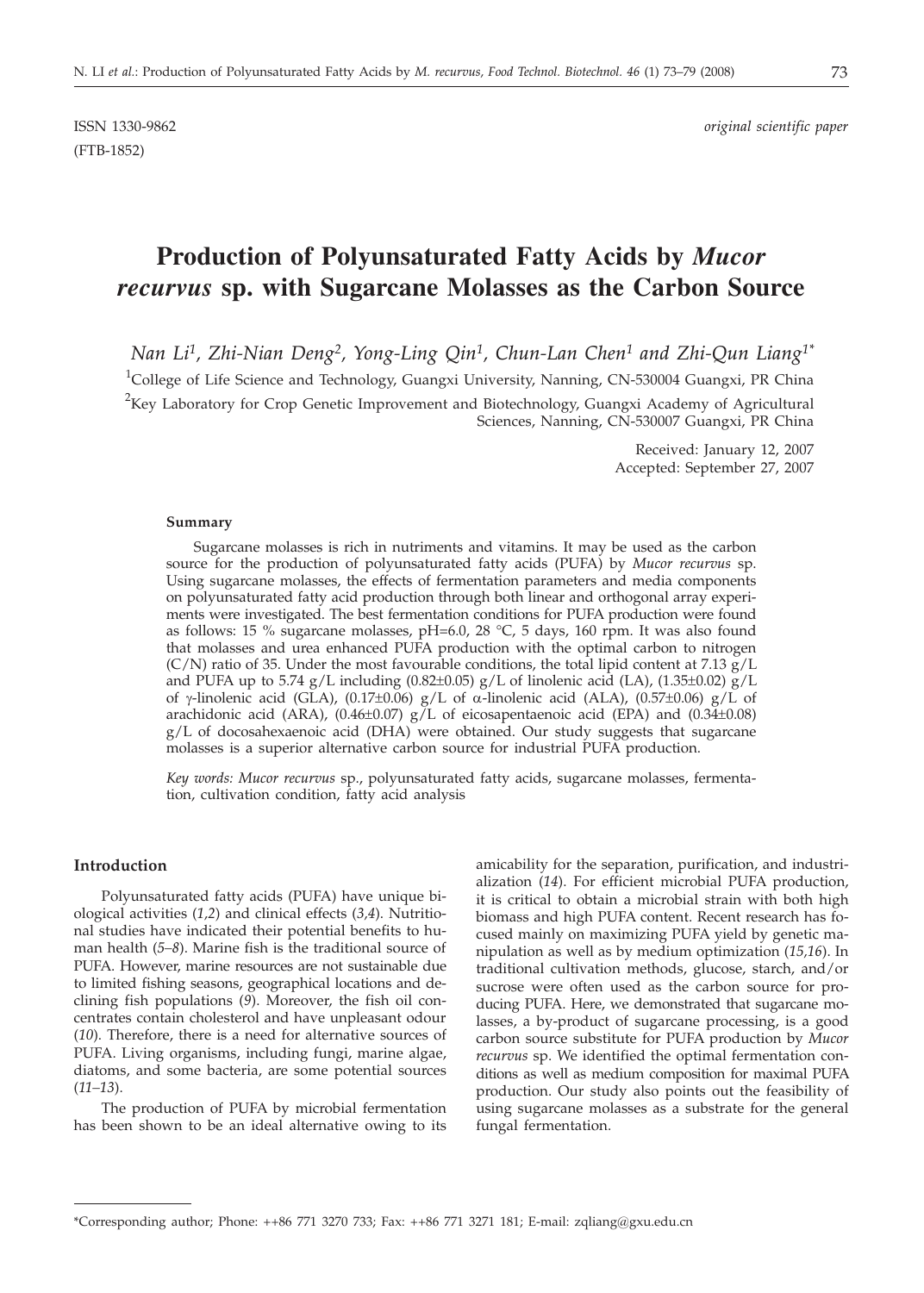## **Materials and Methods**

# *Chemicals*

Medium components in the experiments were from Guanghua Chemical Factory Co., Ltd. Guangdong, PR China; solvents were of reagent grade (RG). The standards of fatty methyl esters were from Sigma (USA); sugarcane molasses was from Nanning Sugar Ltd., Guangxi, PR China.

The molasses was diluted with distilled water at the ratio of 1:1.5 and the pH was adjusted to 3.5 with  $H_2SO_4$ . After 8 hours, the supernatant was adjusted to pH=7.2 with lime cream and whisked at 60 °C for 30 min. After 12 hours, molasses was percolated, adjusted to pH=6.0 and diluted into proper concentrations with distilled water (*17*).

#### *Components of sugarcane molasses analysis*

Components of sugarcane molasses were analyzed according to Wang's method (*18*).

#### *Determination of dissolved oxygen*

The dissolved oxygen in the media was measured with an oxygen analyzer (Shanghai Institute of Plant Physiology and Ecology, Chinese Academy of Sciences, Shanghai, PR China).

#### *Fungal strain*

*Mucor recurvus* sp. was obtained from Food Research and Fermentation Institute, Guangxi University, Nanning, PR China.

#### *Media and cultivation conditions*

Transferring medium was composed of 10 % molasses with 0.01 g/L of  $(NH_4)_2SO_4$  and 0.002 g/L of  $K_2HPO_4$ , with the initial pH=6.0. The production medium was composed of 15 % molasses with pH=6.0. The 5 % (by volume) mycelial suspension of isolated culture was inoculated in 500-mL flask containing 200 mL of broth and incubated in a shaker (SKY-211B, Shanghai Sukun Industry and Commerce Co., Ltd., PR China) at 25 °C and 140 rpm for 4 days (*19*).

Nitrogen source in the basal medium was provided with 1.5 % of NH<sub>4</sub>Cl,  $(NH_4)_2SO_4$ , KNO<sub>3</sub> and urea. When the sugarcane molasses concentration was fixed, the C/N ratio varied from 20:1 to 40:1.

An orthogonal design method was used to study the PUFA production in *Mucor recurvus*. The method was

based on  $L_{64}$  (4<sup>3</sup>) with three factors and four levels (*16,20*).

## *Cell dry mass determination and lipid extraction*

Mycelia were harvested by filtering the fermented media through Chinese No. 1 filter paper, washed thoroughly with distilled water, and finally dried at –50 °C. Lipid was extracted from the dried mycelia with a mixture of chloroform and methanol (volume ratio=2:1) (*21*). Residual moisture in the extracted lipid was removed by adding anhydrous sodium sulphate and filtering through filter paper. The dried lipid was then concentrated under vacuum drying (Labconco, USA) (*22*).

## *Methyl ester preparation and analysis of fatty acid composition*

A rapid transmethylation method was applied in this study (*23*). Briefly, the dried *Mucor recurvus* was directly transmethylated with 10 % methanolic HCl at 50 °C for 3 h. Then, the fatty acid methyl esters (FAME) were extracted with hexane, concentrated and analysed by gas chromatography.

## *Gas chromatography settings*

The gas chromatograph GC-17A (Shimadzu Co., Japan) was equipped with a fused silica capillary column (30 m×0.25 mm i.d.×0.25  $\mu$ m film thickness) and a flame ionization detector. The injector and detector temperatures were maintained at 220 and 260 °C, respectively. The oven was programmed as follows:  $160^{\circ}$ C for 2 min, increased to 180 °C at 6 °C/min, maintained at 180 °C for 2 min, increased to 220 °C at 4 °C/min and finally maintained at 220 °C for 10 min. The carrier gas, nitrogen, was used at a flow rate of 1.5 mL/min. The injection volume was  $1 \mu L$  with a split ratio of 60:1. Methyl esters of available PUFA were used as standards for fatty acid identification and quantitation. Total fatty acid production was calculated from the total peak areas of the chromatogram relative to the peak area of an internal standard (*24*).

## **Results and Discussion**

#### *Effect of carbon sources on PUFA production*

We tested the effect of carbon sources on dry biomass (DBM), total lipid,  $\gamma$ -linolenic acid (GLA) and PUFA production. As presented in Table 1, the effects of carbon sources on cell growth, total lipid, GLA and PUFA

Table 1. Effect of carbon source on DBM, total lipid and PUFA production\*

| Carbon     | $\gamma$ (DBM)   | $y$ (total lipid) | $\gamma$ (PUFA) | $\gamma$ (LA)   | $\gamma$ (GLA)  | $\gamma$ (ALA)  | $\gamma$ (ARA)  | $\gamma$ (EPA)  | $\gamma$ (DHA)  |
|------------|------------------|-------------------|-----------------|-----------------|-----------------|-----------------|-----------------|-----------------|-----------------|
| source     | g/L              | g/L               | g/L             | g/L             | g/L             | g/L             | g/L             | g/L             | g/L             |
| Sucrose    | $8.97+0.14$      | $4.46 \pm 0.08$   | $2.74 + 0.02$   | $0.39 + 0.05$   | $0.64 + 0.03$   | $0.08 + 0.04$   | $0.35 + 0.05$   | $0.22 + 0.03$   | $0.16 \pm 0.04$ |
| Starch     | $8.70 + 0.26$    | $3.58 + 0.06$     | $2.29 + 0.03$   | $0.32 + 0.02$   | $0.54 + 0.01$   | $0.07 + 0.03$   | $0.22 + 0.02$   | $0.18 + 0.01$   | $0.13 + 0.02$   |
| Glucose    | $10.85 + 0.32$   | $6.10+0.05$       | $4.48 + 0.07$   | $0.64 + 0.01$   | $1.06 + 0.01$   | $0.13 + 0.03$   | $0.44 + 0.01$   | $0.36 + 0.04$   | $0.27+0.02$     |
| <b>PDA</b> | $10.95 \pm 0.16$ | $5.62 \pm 0.08$   | $4.43 \pm 0.04$ | $0.63 + 0.01$   | $1.04 \pm 0.02$ | $0.13 + 0.05$   | $0.43 + 0.04$   | $0.36 \pm 0.02$ | $0.26 \pm 0.01$ |
| Molasses   | $9.58 + 0.19$    | $4.75 + 0.07$     | $3.07 \pm 0.06$ | $0.44 \pm 0.02$ | $0.72 \pm 0.03$ | $0.09 \pm 0.03$ | $0.30 \pm 0.01$ | $0.24 \pm 0.02$ | $0.19 \pm 0.03$ |

\*Cultures were incubated for 5 days at 25 °C, 140 rpm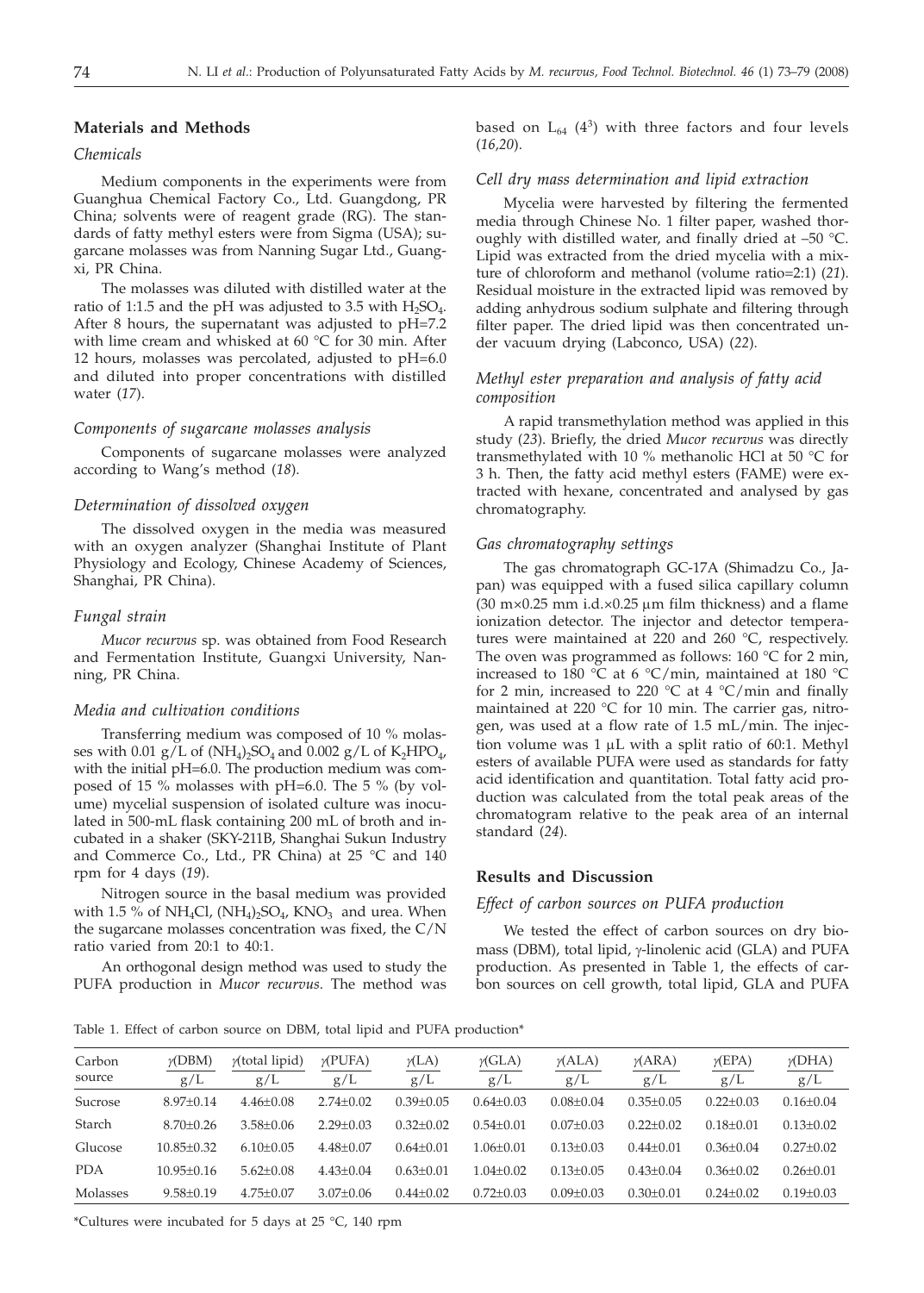production are in the order of potato dextrose agar (PDA) =glucose>molasses>sucrose=starch. Compared with sucrose, the sugarcane molasses is rich in nutriments and vitamins (Tables 2 and 3). The cost of molasses is significantly lower than of the PDA and glucose although it is slightly less efficient. Therefore, together with the previous report that molasses is a good carbon source for lipid production (*25*), we believe that molasses could be a good alternative for PDA or glucose.

Table 2. Components of sugarcane molasses

| Component                           |                                                                                                   | $w/\%$         |
|-------------------------------------|---------------------------------------------------------------------------------------------------|----------------|
|                                     | Sucrose                                                                                           | 52             |
| Total sugar                         | Reducing sugar                                                                                    | 35             |
|                                     | Non-reducing sugar                                                                                | 16             |
|                                     | Soluble colloids                                                                                  | $\overline{4}$ |
| Organic<br>compounds<br>(non-sugar) | Organic acids (including citric acid,<br>malate, succinate, etc.)<br>Sugar cane wax, sterol, etc. | 3<br>1         |
| Nitrogenous<br>substance            | Protein                                                                                           | 3              |
|                                     | Sodium                                                                                            | 0.4            |
| Components                          | Potassium                                                                                         | 3.8            |
| of ash                              | Calcium                                                                                           | 0.6            |
|                                     | Phosphorus                                                                                        | 0.3            |

## *Effect of molasses concentrations*

The production of dry biomass (DBM), total lipids, g-linolenic acid (GLA) and total PUFA were boosted as

Table 3. Mass ratio of vitamins in sugarcane molasses

the molasses concentration increased. The maximum yields were observed with the molasses concentration at 15 % (volume ratio), as the yields decreased when the concentration was 20 % or higher (Table 4). With the molasses at 15 %, each litre of the medium contained 10.18 g of DBM and 2.64 g of PUFA, which was composed of (0.61±0.01) g of linolenic acid (LA), (0.99±0.02) g of  $\gamma$ -linolenic acid (GLA), (0.12±0.03) g of  $\alpha$ -linolenic acid (ALA),  $(0.41\pm0.01)$  g of arachidonic acid (ARA),  $(0.34\pm0.02)$  g of eicosapentaenoic acid (EPA) and  $(0.25\pm$ ±0.01) g of docosahexaenoic acid (DHA). Our data are different from those of *M. alpina* ATCC 32222, where the yield reached a maximal level with the glucose concentration at 10 % (*26,27*). These data are also different from the previous report that fatty acid production increased continuously with the glucose concentration from 2 to 12 % in *M. alpina* CBS754.68, while ARA content and ARA yield were reversed (*28*).

# *Effect of different nitrogen sources and C/N ratio on PUFA production*

Nitrogen source affects the mycelial morphology and ARA production by *M. alpina* CBS754.68 (*29*). Therefore, we investigated the effect of nitrogen supplement on DBM, total lipid, GLA and total PUFA production. As illustrated in Table 5, urea gave the highest DBM, total lipid, GLA and PUFA yields, followed by potassium nitrate, ammonium sulfate and ammonium chloride. Therefore, urea was the best nitrogen source for DBM, lipid, GLA, and PUFA production.

The effect of C/N ratio on DBM, total lipid, GLA and total PUFA production was then investigated. As shown in Table 6, total PUFA and GLA production did

| Component | Vitamin H | Folic acid | Pantothenate | Pyridoxin | Vitamin B <sub>2</sub> | Vitamin B <sub>1</sub> | Niacin | :holine |
|-----------|-----------|------------|--------------|-----------|------------------------|------------------------|--------|---------|
| w/(mg/kg) | _____     |            |              |           |                        |                        |        | 600     |

Table 4. Effect of sugarcane molasses concentration on DBM, total lipid and PUFA production\*

| $w$ (molasses) | $\gamma$ (DBM) | $y$ (total lipid) | $\gamma$ (PUFA) | $\gamma$ (LA) | $\gamma$ (GLA)  | $\gamma$ (ALA) | $\gamma(ARA)$   | $\gamma$ (EPA) | $\gamma$ (DHA)  |
|----------------|----------------|-------------------|-----------------|---------------|-----------------|----------------|-----------------|----------------|-----------------|
| $\%$           | g/L            | g/L               | g/L             | g/L           | g/L             | g/L            | g/L             | g/L            | g/L             |
| 10             | $8.82 + 0.14$  | $3.64 + 0.04$     | $2.26 \pm 0.02$ | $0.46 + 0.01$ | $0.76 + 0.03$   | $0.09 + 0.01$  | $0.32 + 0.02$   | $0.26 + 0.04$  | $0.19 + 0.02$   |
| 15             | $10.18 + 0.23$ | $4.64+0.06$       | $2.64 + 0.09$   | $0.61 + 0.01$ | $0.99 + 0.02$   | $0.12 + 0.03$  | $0.41 + 0.01$   | $0.34 + 0.02$  | $0.25 + 0.01$   |
| 20             | $9.84 + 0.34$  | $4.15 \pm 0.03$   | $2.53 \pm 0.08$ | $0.51 + 0.02$ | $0.83 + 0.06$   | $0.11 + 0.03$  | $0.34 + 0.08$   | $0.28 + 0.03$  | $0.21 + 0.03$   |
| 25             | $7.86 + 0.24$  | $3.15 \pm 0.09$   | $2.10\pm0.04$   | $0.44 + 0.01$ | $0.73 \pm 0.05$ | $0.09 + 0.04$  | $0.30 \pm 0.07$ | $0.25 + 0.02$  | $0.21 \pm 0.03$ |
|                |                |                   |                 |               |                 |                |                 |                |                 |

\*Cultures were incubated for 4 days at 25 °C, 140 rpm

Table 5. Effect of nitrogen sources on DBM, total lipid and PUFA production\*

| Nitrogen<br>source | $\gamma$ (DBM)<br>g/L | $y$ (total lipid)<br>g/L | $\gamma$ (PUFA)<br>g/L | $\gamma$ (LA)<br>g/L | $\gamma$ (GLA)<br>g/L | $\gamma(ALA)$<br>g/L | $\gamma$ (ARA)<br>g/L | $\gamma$ (EPA)<br>g/L | $\gamma$ (DHA)<br>g/L |
|--------------------|-----------------------|--------------------------|------------------------|----------------------|-----------------------|----------------------|-----------------------|-----------------------|-----------------------|
| NH <sub>4</sub> Cl | $7.46 + 0.12$         | $2.98 + 0.09$            | $1.65 + 0.07$          | $0.23 + 0.02$        | $0.39 + 0.01$         | $0.05 + 0.01$        | $0.16 + 0.04$         | $0.13 + 0.04$         | $0.11 + 0.02$         |
| $(NH_4)_2SO_4$     | $8.23 + 0.21$         | $3.30+0.04$              | $2.39 + 0.06$          | $0.34 + 0.01$        | $0.56 + 0.02$         | $0.07 + 0.01$        | $0.23 + 0.02$         | $0.19 + 0.02$         | $0.17+0.05$           |
| KNO <sub>3</sub>   | $10.14 + 0.23$        | $4.02+0.08$              | $2.91 + 0.04$          | $0.41 + 0.03$        | $0.68 + 0.02$         | $0.09 + 0.03$        | $0.29 + 0.04$         | $0.23 + 0.04$         | $0.17+0.03$           |
| Urea               | $10.16 + 0.32$        | $4.94 + 0.05$            | $4.31 \pm 0.03$        | $0.61 + 0.02$        | $1.01 + 0.03$         | $0.13 + 0.02$        | $0.43 + 0.01$         | $0.35 + 0.01$         | $0.26 \pm 0.07$       |
|                    |                       |                          |                        |                      |                       |                      |                       |                       |                       |

\*Cultures were incubated for 5 days at 25 °C, 140 rpm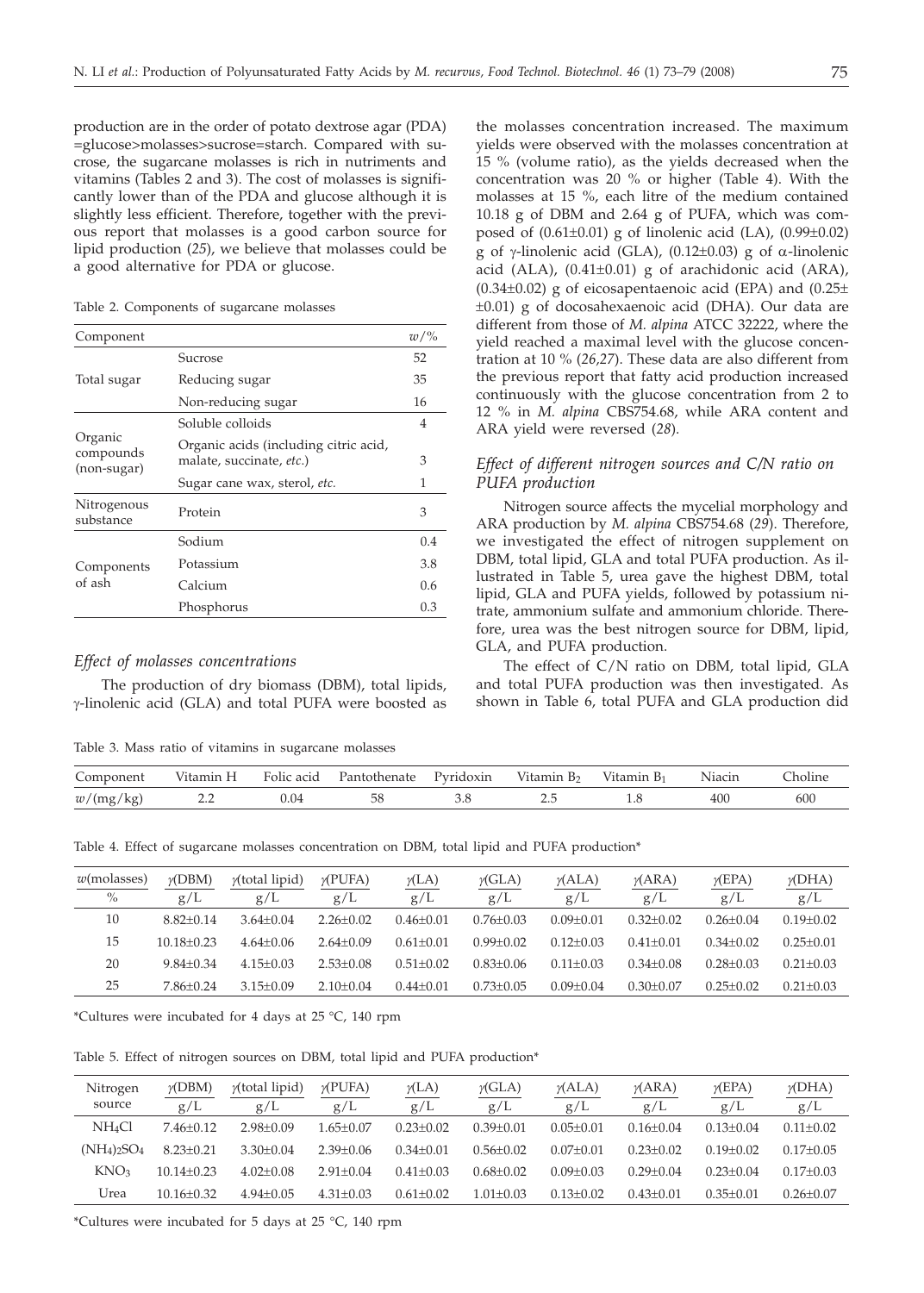not change significantly when the C/N ratio was between 20 and 30. However, the production of GLA and total PUFA increased significantly to the maximal level at a C/N ratio of 35. Interestingly, GLA content decreased sharply when the C/N ratio was lower than 30 or higher than 40, which is probably due to the fact that molasses contains significant amounts of organic nitrogen. Thus, a C/N ratio of 35 gives the optimal production. However, Šajbidor *et al.* (30) reported that *Mortierella* sp*.* S-17 had high ARA concentration in the cell cultivated at C/N ratio 10, and high ARA production at C/N ratio 20. Koike *et al.* (*28*) also reported that the optimal C/N ratio of the medium was around 15–20 for ARA production in a culture of *M. alpina* CBS 754.68. When the C/N ratio was higher than 20, the mycelium mass and ARA decreased due to nitrogen limitation.

## *Effect of fermentation time on PUFA production*

The accumulation of PUFA and GLA was also affected by the fermentation time. Yamada *et al.* (*31*) and Bajpai *et al.* (*26*) also reported that *M. alpina* IS-4 and ATCC 32222 had their maximal production after 3 and 4 days of incubation, respectively. That is why the effect of fermentation time was examined in our system. As a

result, we found that the time duration for maximum yields of DBM, g-linolenic acid and total PUFA was 5 days (Table 7). PUFAs are the primary metabolites of cells. Their yields depend on cell growth. Consequently, the production of PUFA decreased gradually in prolonged cultivation due to cell lysis (*31,32*). The time needed for maximum yields of PUFA also depends on the kind of fatty acid since the  $\gamma$ -linolenic acid and linoleic acid were synthesized prior to arachidonic acid and eicosapentaenoic acid.

# *Effect of shaking speed and dissolved oxygen levels*

The relationship between shaking speed and yields of DBM, total lipids, GLA and PUFA was investigated. As shown in Table 8, shaking speed of 160 rpm is the best with the highest DBM, total lipid, GLA and PUFA yields. At 140 or 200 rpm, lower PUFA yields were obtained. Lipid and PUFA yields were reduced sharply when the shaker speed was over 180 rpm, although DBM production was not obviously changed between 160 and 200 rpm.

The effects of dissolved oxygen on fatty acid production have not been well studied possibly due to technical problems encountered in growing cells at a rigor-

Table 6. Effect of C/N ratio on DBM, total lipid and PUFA production\*

| $C/N$ ratio | $\gamma$ (DBM)<br>g/L | $y$ (total lipid)<br>g/L | $\gamma$ (PUFA)<br>g/L | $\gamma$ (LA)<br>g/L | $\gamma$ (GLA)<br>g/L | $\gamma$ (ALA)<br>g/L | $\gamma$ (ARA)<br>g/L | $\gamma$ (EPA)<br>g/L | $\gamma$ (DHA)<br>g/L |
|-------------|-----------------------|--------------------------|------------------------|----------------------|-----------------------|-----------------------|-----------------------|-----------------------|-----------------------|
| 20/1        | $7.52+0.14$           | $4.47 \pm 0.06$          | $2.95 \pm 0.08$        | $0.42 \pm 0.04$      | $0.69 + 0.07$         | $0.09 \pm 0.02$       | $0.29 + 0.01$         | $0.24 \pm 0.04$       | $0.17 \pm 0.09$       |
| 25/1        | $8.16 + 0.16$         | $3.59 + 0.04$            | $3.18 + 0.06$          | $0.45 + 0.07$        | $0.74 + 0.08$         | $0.10+0.02$           | $0.31 + 0.03$         | $0.26 + 0.08$         | $0.19 + 0.03$         |
| 30/1        | $9.21 + 0.23$         | $3.65 + 0.08$            | $3.38 + 0.04$          | $0.49 + 0.03$        | $0.79 + 0.05$         | $0.10 + 0.08$         | $0.33 + 0.04$         | $0.28 \pm 0.02$       | $0.21 + 0.01$         |
| 35/1        | $10.51 + 0.26$        | $4.78 + 0.05$            | $4.47+0.03$            | $0.64 + 0.02$        | $1.05 \pm 0.02$       | $0.14 \pm 0.07$       | $0.44 + 0.01$         | $0.36 + 0.03$         | $0.27 \pm 0.02$       |
| 40/1        | $9.58 \pm 0.18$       | $4.91 \pm 0.04$          | $4.05 \pm 0.07$        | $0.58 \pm 0.02$      | $0.95 \pm 0.03$       | $0.12 \pm 0.03$       | $0.40 \pm 0.01$       | $0.33 \pm 0.09$       | $0.25 \pm 0.05$       |

\*Cultures were incubated for 5 days at 25 °C, 140 rpm

Table 7. Effect of culture time on DBM, total lipid and PUFA production\*

| Time/day | $\gamma$ (DBM)<br>g/L | $y$ (total lipid)<br>g/L | $\gamma$ (PUFA)<br>g/L | $\gamma$ (LA)<br>g/L | $\gamma$ (GLA)<br>g/L | $\gamma$ (ALA)<br>g/L | $\gamma(ARA)$<br>g/L | $\gamma$ (EPA)<br>g/L | $\gamma$ (DHA)<br>g/L |
|----------|-----------------------|--------------------------|------------------------|----------------------|-----------------------|-----------------------|----------------------|-----------------------|-----------------------|
| 3        | $9.55+0.17$           | $4.65 \pm 0.04$          | $3.89 + 0.05$          | $0.56 + 0.02$        | $0.92 + 0.03$         | $0.11 + 0.03$         | $0.38 + 0.01$        | $0.32+0.04$           | $0.23 + 0.03$         |
| 4        | $10.04 + 0.13$        | $5.01 + 0.08$            | $4.46 \pm 0.02$        | $0.64 + 0.01$        | $1.05 + 0.03$         | $0.13 \pm 0.07$       | $0.44 + 0.02$        | $0.36 + 0.02$         | $0.27 + 0.02$         |
| 5        | $10.95 + 0.18$        | $5.48 + 0.06$            | $5.04 + 0.06$          | $0.78 + 0.02$        | $1.83 + 0.02$         | $0.15 + 0.02$         | $0.49 + 0.02$        | $0.41 + 0.05$         | $0.30 + 0.03$         |
| b        | $9.56 \pm 0.16$       | $4.78 + 0.03$            | $3.84 \pm 0.08$        | $0.55 + 0.02$        | $0.91 + 0.01$         | $0.12 + 0.04$         | $0.37+0.08$          | $0.31 + 0.06$         | $0.23 + 0.08$         |

\*Cultures were incubated for 5 days at 25 °C, 140 rpm

Table 8. Effect of shaker speed and dissolved oxygen concentration on DBM, total lipid and PUFA production\*

| Shaker<br>speed<br>rpm | <i>y</i> (dissolved<br>oxygen)<br>mg/L | $\frac{\gamma(DBM)}{g/L}$ | $\gamma$ (total<br>lipid)<br>g/L | $\gamma$ (PUFA)<br>g/L | $\gamma$ (LA)<br>g/L | $\gamma$ (GLA)<br>g/L | $\gamma$ (ALA)<br>g/L | $\gamma$ (ARA)<br>g/L | $\gamma$ (EPA)<br>g/L | $\gamma$ (DHA)<br>g/L |
|------------------------|----------------------------------------|---------------------------|----------------------------------|------------------------|----------------------|-----------------------|-----------------------|-----------------------|-----------------------|-----------------------|
| 140                    | $18.62 + 0.02$                         | $11.23 + 0.12$            | $4.87 + 0.02$                    | $3.53 + 0.03$          | $0.51 + 0.01$        | $0.83 + 0.03$         | $0.11 + 0.01$         | $0.34 + 0.01$         | $0.28 + 0.04$         | $0.21 \pm 0.07$       |
| 160                    | $21.21 + 0.05$                         | $11.84 + 0.14$            | $5.91 + 0.04$                    | $5.44 + 0.05$          | $0.78 + 0.07$        | $1.28 + 0.01$         | $0.16 + 0.06$         | $0.53 + 0.02$         | $0.44 + 0.01$         | $0.33+0.02$           |
| 180                    | 23.08+0.06                             | $11.61 + 0.13$            | $5.38 + 0.03$                    | $4.78 + 0.02$          | $0.68 + 0.01$        | $1.13 + 0.05$         | $0.15 + 0.08$         | $0.47+0.02$           | $0.39 + 0.03$         | $0.29 + 0.04$         |
| 200                    | $26.02 \pm 0.03$                       | $11.56 + 0.15$            | $4.64 + 0.01$                    | $3.40 \pm 0.06$        | $0.48 \pm 0.02$      | $0.81 + 0.01$         | $0.11 + 0.02$         | $0.33+0.08$           | $0.28 + 0.01$         | $0.21 \pm 0.01$       |
|                        |                                        |                           |                                  |                        |                      |                       |                       |                       |                       |                       |

\*Cultures were incubated at 25 °C, for 5 days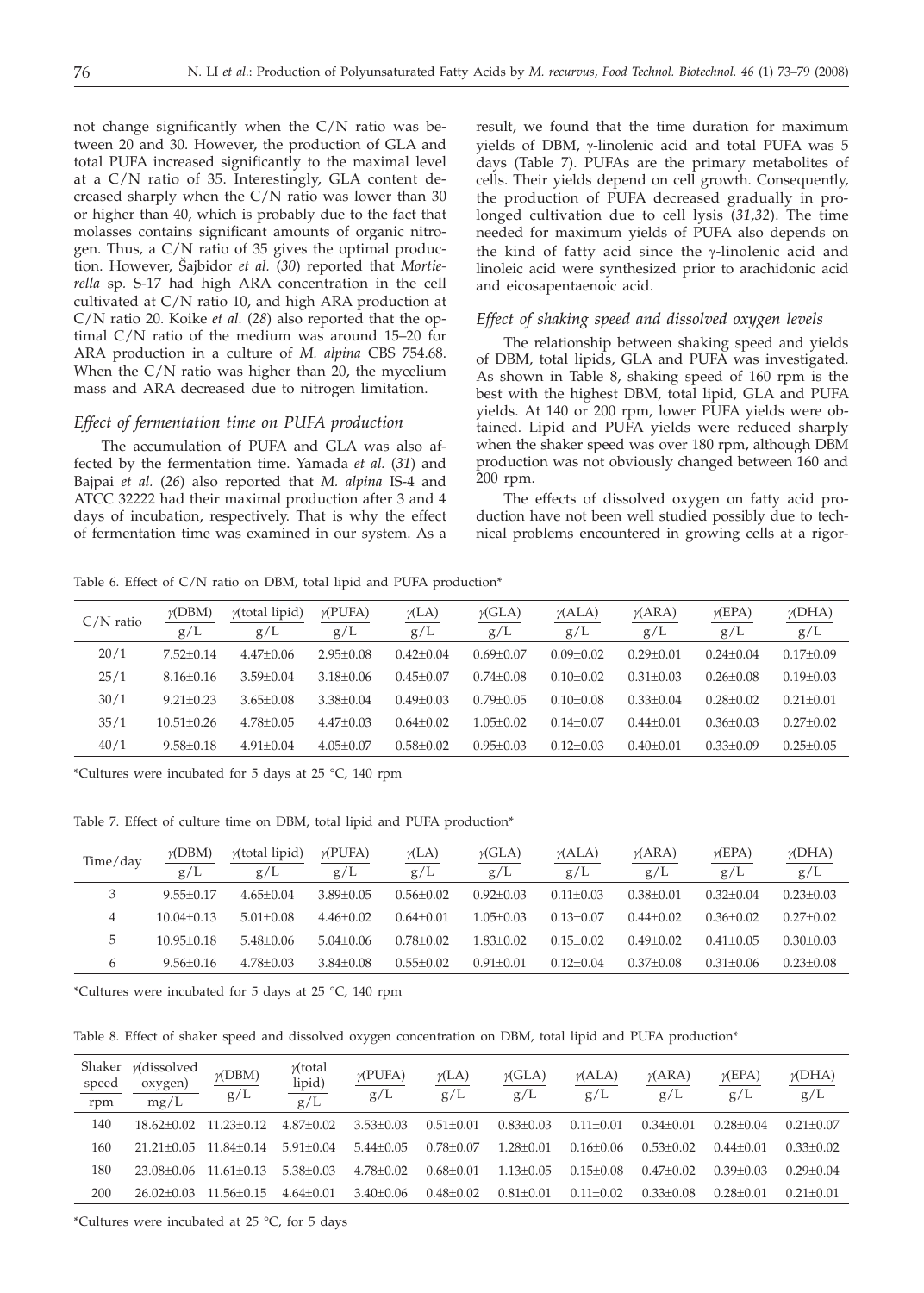ously controlled pressure. Nevertheless, it is reported that *Saccharomyces cerevisiae* (*33,34*) and *Candida utilis* (*35*) produce less unsaturated fatty acids when the dissolved oxygen level is below the optimum level.

The desaturation of long-chain fatty acids by yeast requires molecular oxygen. Cell lipids vary with the content of dissolved oxygen in the culture (*33*). The preferential inhibition of the conversion of saturated fatty acid to unsaturated fatty acid at low level of dissolved oxygen might be caused by the inhibition of the dehydrogenase system with a relatively low affinity for  $O<sub>2</sub>$ . Lower shaking speed resulted in slower growth and lower PUFA yields because of the lower level of dissolved oxygen. However, lower PUFA yields were also obtained in the experiment with too high shaking speed, because the shear stress was increased with the increased shaking speed.

## *Effect of temperature and pH*

Microbacteria generally grow well between 20 and 28 °C. Cell viability decreases dramatically when the incubation temperature is higher than 28 or lower than 20 °C. The effects of incubation temperature on DBM, total lipid, GLA and PUFA production by *Mucor recurvus* sp. were examined. As shown in Table 9, the production of DBM, total lipids, GLA and PUFA was the highest at 28 °C, moderate at 25 and 20 °C, and the lowest at 30 °C. *Mucor recurvus* stops growing at 35 °C. At 28 °C, the optimum temperature, a maximum production of DBM at 11.54  $g/L$ , total lipids at 5.74  $g/L$  and overall PUFA at 5.02 g/L was obtained.

Low incubation temperature favours the production of the overall PUFA and the unsaturated PUFA in *Mortierella* as well as in *Mucor recurvus* (*36*). Unsaturated fatty acids in cell membranes can maintain the mem-

brane function and the cell growth of *Mucor recurvus* at low temperatures (*37*) and they are preferentially synthesized by the organism at low incubation temperatures.

Low incubation temperature enhances long-chain fatty acid production, such as LA, ARA, GLA, EPA and DHA, but slows the mycelial growth. Shimizu *et al.* (*38*) reported that EPA can be produced by *Mortierella* at 6–16 °C and could not be detected at 20–28 °C.

The effect of initial pH was also investigated. The media had a pH range from 4.0 to 8.0 (pH of the medium was adjusted before autoclaving with 1.0 M HCl/ NaOH). We found that the production of DBM, total lipids, GLA and PUFA were highest at pH=6.0 (Table 10). In *Mucor recurvus,* total lipid and PUFA production increased as the pH increased from 4.0 to 6.0. However, the production decreased sharply as the pH was raised from 7.0 to 8.0. Our data indicated that the optimal pH was 6.0 for maximal PUFA production.

## *Orthogonal experiments*

To examine what the best overall fermentation conditions for PUFA production by *Mucor recurvus* with sugarcane molasses as the carbon source are, we designed the  $L_{64}(4^3)$  orthogonal experiments. Temperature, fermentation time and rotating speed were used as inspecting factors at four levels, and the iodine value was used as the inspecting marker (Table 11).

The results showed that, among the three factors, the rotating speed was the most significant factor, giving the widest range (32.13) of PUFA yields. Temperature and fermentation time were of moderate and little importance, giving a range of 11.84 and 4.4, respectively (Table 12). Thus, the optimum conditions for PUFA production by *Mucor recurvus* were as follows: temperature 28 °C, fermentation time 5 days, rotating speed 160 rpm. Un-

Table 9. Effect of temperature on DBM, total lipid and PUFA production\*

| Temp.<br>$\overline{C}$ | $\gamma$ (DBM)<br>g/L | $y$ (total lipid)<br>g/L | $\gamma$ (PUFA)<br>g/L | $\gamma$ (LA)<br>g/L | $\gamma$ (GLA)<br>g/L | $\gamma$ (ALA)<br>g/L | $\gamma$ (ARA)<br>g/L | $\gamma$ (EPA)<br>g/L | $\gamma$ (DHA)<br>g/L |
|-------------------------|-----------------------|--------------------------|------------------------|----------------------|-----------------------|-----------------------|-----------------------|-----------------------|-----------------------|
| 20                      | $10.42 + 0.18$        | $4.87+0.06$              | $4.13 + 0.07$          | $0.59 + 0.01$        | $0.97+0.02$           | $0.12 + 0.04$         | $0.41 + 0.03$         | $0.33+0.02$           | $0.25 + 0.01$         |
| 25                      | $10.91 + 0.14$        | $5.31 + 0.08$            | $4.69 + 0.04$          | $0.67+0.04$          | $1.09 + 0.07$         | $0.14 + 0.02$         | $0.46 + 0.02$         | $0.38 + 0.01$         | $0.28 \pm 0.02$       |
| 28                      | $11.54 + 0.12$        | $5.74 + 0.07$            | $5.02+0.06$            | $0.72 + 0.02$        | $1.18 + 0.02$         | $0.15 \pm 0.03$       | $0.49 + 0.01$         | $0.49 + 0.01$         | $0.31 + 0.01$         |
| 30                      | $8.69 + 0.15$         | $3.75 + 0.04$            | $2.97+0.05$            | $0.42 + 0.05$        | $0.69 + 0.03$         | $0.09 + 0.01$         | $0.29 + 0.03$         | $0.29 + 0.03$         | $0.18 + 0.04$         |
| 35                      | $\Omega$              |                          | $\theta$               | $\overline{0}$       | 0                     |                       |                       |                       |                       |

\*Cultures were incubated for 5 days at 140 rpm

Table 10. Effect of media pH on DBM, total lipid and PUFA production\*

| pH  | $\gamma$ (DBM)<br>g/L | $y$ (total lipid)<br>g/L | $\gamma$ (PUFA)<br>g/L | $\gamma$ (LA)<br>g/L | $\gamma$ (GLA)<br>g/L | $\gamma$ (ALA)<br>g/L | $\gamma$ (ARA)<br>g/L | $\gamma$ (EPA)<br>g/L | $\gamma$ (DHA)<br>g/L |
|-----|-----------------------|--------------------------|------------------------|----------------------|-----------------------|-----------------------|-----------------------|-----------------------|-----------------------|
| 4.0 | $10.08 + 0.14$        | $3.67+0.04$              | $1.41 + 0.02$          | $0.20 + 0.05$        | $0.33 + 0.01$         | $0.04 + 0.01$         | $0.13 + 0.01$         | $0.11 + 0.04$         | $0.08 + 0.01$         |
| 5.0 | $10.09 + 0.12$        | $4.53 + 0.05$            | $3.33+0.05$            | $0.47 + 0.01$        | $0.78 + 0.04$         | $0.11 + 0.02$         | $0.32 + 0.03$         | $0.27 + 0.01$         | $0.20 + 0.03$         |
| 6.0 | $10.12 + 0.10$        | $5.78 + 0.04$            | $5.20+0.08$            | $0.74 + 0.03$        | $1.22 + 0.03$         | $0.15 + 0.01$         | $0.51 + 0.04$         | $0.42 + 0.08$         | $0.31 + 0.04$         |
| 7.0 | $10.06 + 0.15$        | $5.18 + 0.06$            | $4.34 + 0.06$          | $0.62 + 0.01$        | $1.02 + 0.02$         | $0.13 + 0.04$         | $0.42 + 0.05$         | $0.35 + 0.05$         | $0.26 + 0.03$         |
| 8.0 | $9.94 \pm 0.13$       | $4.51 + 0.08$            | $3.27 \pm 0.03$        | $0.47 \pm 0.02$      | $0.77 \pm 0.01$       | $0.10 \pm 0.06$       | $0.32 \pm 0.04$       | $0.26 \pm 0.07$       | $0.19 \pm 0.02$       |

\*Cultures were incubated for 5 days at 25 °C, 140 rpm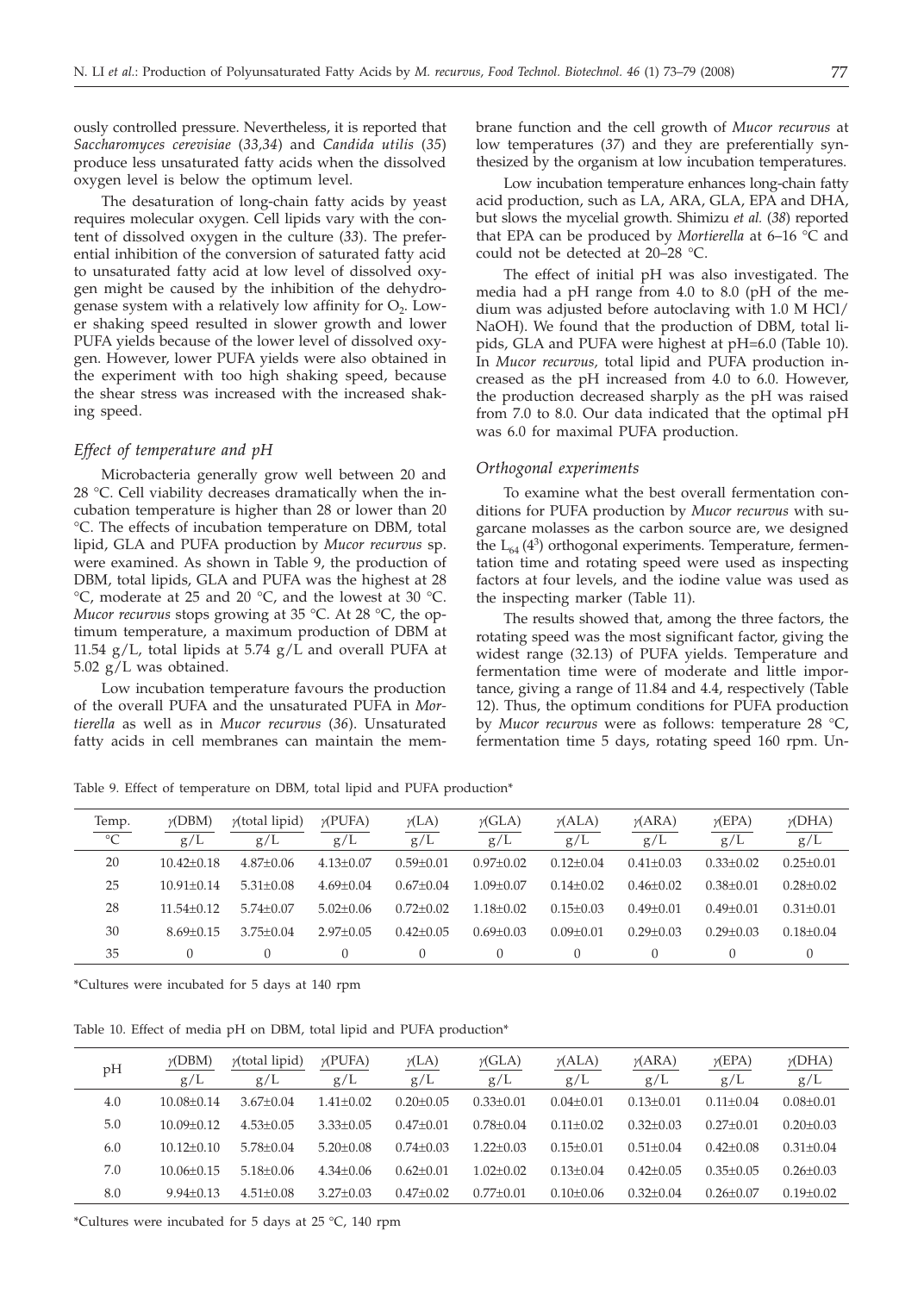|       |                            | Factor                |                     |
|-------|----------------------------|-----------------------|---------------------|
| Level | Temperature/ ${}^{\circ}C$ | Rotation<br>speed/rpm | Culture<br>time/day |
|       | 20                         | 140                   | З                   |
|       | 25                         | 160                   |                     |
| 5     | 28                         | 180                   | 5                   |
|       | 30                         | 200                   |                     |

Table 11.  $L_{64}$  ( $4^3$ ) orthogonal experiments

Table 12. Total iodine values from the orthogonal experiments  $L_{64}$   $(4^3)$ 

| Number of          |                                 | Iodine value          |                     | Iodine |
|--------------------|---------------------------------|-----------------------|---------------------|--------|
| experiment         | Tempera-<br>ture/ ${}^{\circ}C$ | Rotation<br>speed/rpm | Culture<br>time/day | value  |
| $K_1$              | 1100.10                         | 926.20                | 1177.50             |        |
| K <sub>2</sub>     | 1289.60                         | 1440.30               | 1179.40             |        |
| $K_3$              | 1178.40                         | 1188.30               | 1247.80             |        |
| K4                 | 1235.70                         | 1258.80               | 1199.10             |        |
| $K_1/16$           | 68.76                           | 57.89                 | 73.59               |        |
| $K_2/16$           | 80.60                           | 90.02                 | 73.71               |        |
| $K_3/16$           | 73.65                           | 74.27                 | 77.99               |        |
| K <sub>4</sub> /16 | 77.23                           | 78.68                 | 74.94               | 4803.8 |
| Range              | 11.84                           | 32.13                 | 4.40                |        |

der the optimized conditions, we were able to obtain total lipids at  $7.13$  g/L and PUFA at  $5.74$  g/L. To our knowledge, these yields were higher than previously reported.

## *Fatty acid analysis*

The analysis of the fatty acid composition in total lipids was performed by a gas chromatograph (Fig. 1).



**Fig. 1.** Gas chromatography analysis of fatty acid methyl esters by flame ionization. A, FAME extracted from standards; B, FAME extracted from *Mucor recurvus* sp. The peaks appearing in both A and B were identified as C14:0, C16:0, C18:3, C18:2, C18:1, C18:0, C20:5, C22:6. The peak in B corresponds to the retention time of PUFA

The relative percentages of fatty acids were calculated by measuring the peak areas. Fatty acids were identified by comparing their retention time with that of the FAME standards. The PUFA, which were produced at 5.74 g/L, included LA ((0.82±0.05) g/L), GLA ((1.35±0.02) g/L), ALA ((0.17±0.06) g/L), ARA ((0.57±0.06) g/L), EPA ((0.46±0.07)  $g/L$ ) and DHA ((0.34±0.08)  $g/L$ ). Therefore, the greatest PUFA production was achieved at the optimum culturing conditions.

# **Conclusions**

The data of this research show that *Mucor recurvus* sp. could be an excellent source for PUFA production. The optimal conditions for maximal production of PUFA using sugarcane molasses as the carbon source were also identified. Notably, the maximal yields are higher than previously reported, suggesting that sugarcane molasses is a superb alternative carbon source considering its considerably lower costs than those of PDA and sucrose.

#### **References References**

- *1.* P.C. Calder, Polyunsaturated fatty acids, inflammation and immunity, *Lipids*, *36* (2001) 1007–1024.
- *2.* G. Fontani, F. Corradeschi, A. Felici, F. Alfatti, S. Migliorini, L. Lodi, Cognitive and physiological effects of  $\omega$ -3 polyunsaturated fatty acid supplementation in healthy subjects, *Eur. J Clin. Invest. 35* (2005) 691–699.
- *3.* R.A. Siddiqui, S.R. Shaikh, L.A. Sech, H.R. Yount, W. Stillwell, G.P. Zaloga, Omega 3-fatty acids: Health benefits and cellular mechanisms of action, *Mini. Rev. Med. Chem. 4* (2004) 859–871.
- *4.* C.H. MacLean, S.J. Newberry, W.A. Mojica, P. Khanna, A. M. Issa, M.J. Suttorp, Y.W. Lim, S.B. Traina, L. Hilton, R. Garlan, S.C. Morton, Effects of omega-3 fatty acids on cancer risk: A systematic review, *JAMA, 295* (2006) 403–415.
- *5.* S.M. Møller, J.C. Hansen, E.B. Thorling, G. Mulvad, H.S. Pedersen, P. Bjerregaard, Effects of dietary seal oil on fat metabolism, *Int. J. Circumpolar Health* (Suppl. 1), *57* (1998) 322–324.
- *6.* L.A. Horrocks, Y.K. Yeo, Health benefits of docosahexaenoic acid (DHA), *Pharmacol. Res. 40* (1999) 211–225.
- *7.* P. Bjerregaard, H.S. Pedersen, G. Mulvad, The associations of a marine diet with plasma lipids, blood glucose, blood pressure and obesity among the Inuit in Greenland, *Eur. J. Clin. Nutr. 54* (2000) 732–737.
- *8.* R. Uauy, D.R. Hoffman, P. Peirano, D.G. Birch, E.E. Birch, Essential fatty acids in visual and brain development, *Lipids, 36* (2001) 885–895.
- *9.* S.G. Armstrong, G.S. Wyllie, D.N. Leach, Effects of season and location of catch on the fatty acid compositions of some Australian fish species, *Food Chem. 51* (1994) 295–305.
- *10.* S.L. Cao, Z.F. Guan, Y.P. Cai, The analysis and research of fatty acids in deep-sea fish oil and seal oil, *J. Chin. Mass Spectrom. Soc. 20* (1999) 70–75 (in Chinese).
- *11.* N.J. Russell, D.S. Nichols, Polyunsaturated fatty acids in marine bacteria – A dogma rewritten, *Microbiology, 145* (1999) 767–779.
- *12.* M. Satomi, H. Oikawa, Y. Yano, *Shewanella marinintestina* sp. nov., *Shewanella chlegeliana* sp. nov. and *Shewanella sairane* sp. nov., novel eicosapentaenoic acid producing marine bacteria isolated from sea animal intestines, *Int. J. Syst. Evol. Microbiol. 53* (2003) 491–499.